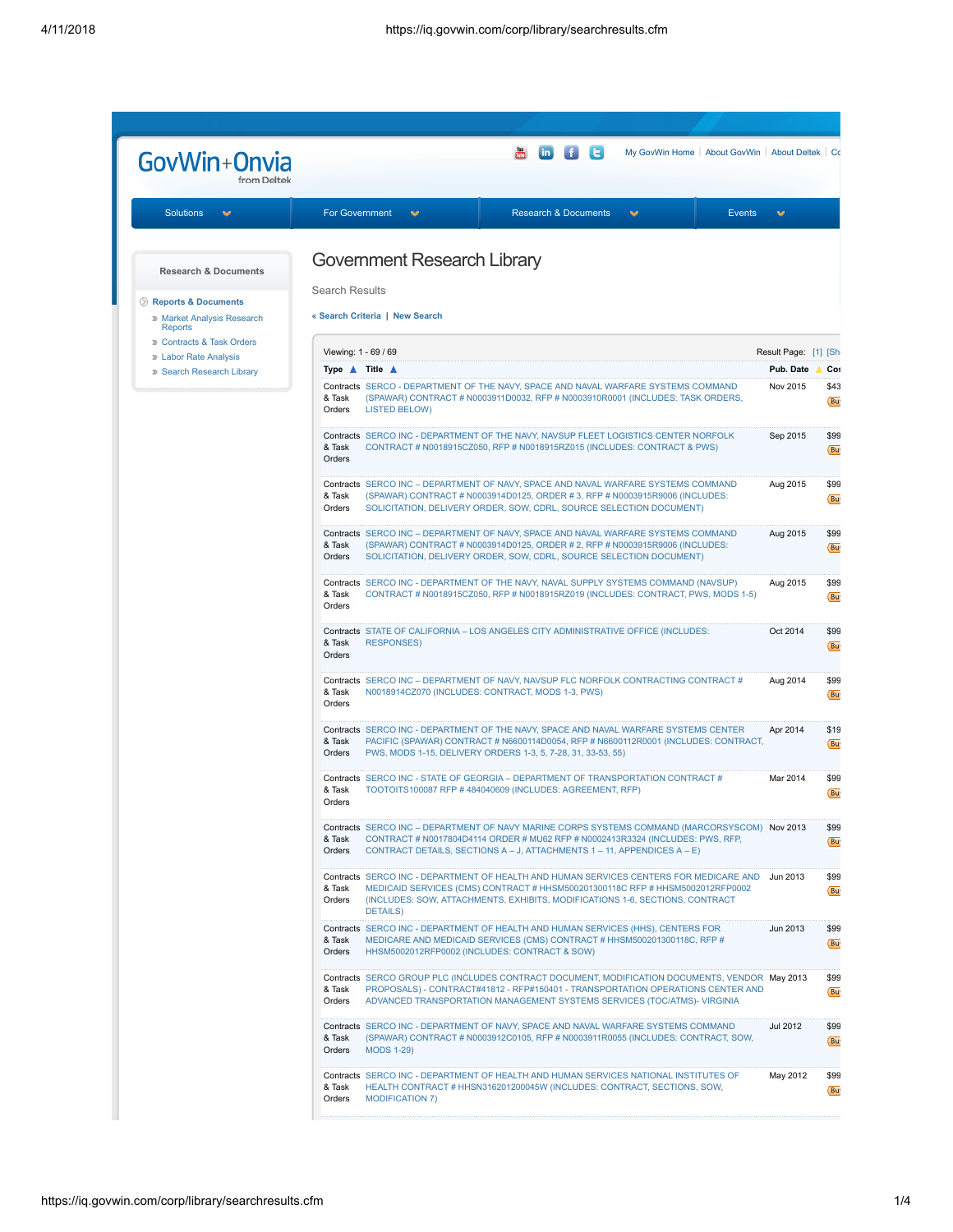| & Task<br>Orders | Contracts SERCO INC - DEPARTMENT OF NAVY NAVAL SUPPLY FLEET LOGISTICS CENTER CONTRACT #<br>N0018912DZ004 RFP # N0018911RZ018 (INCLUDES: MODIFICATIONS 1-3, SECTIONS A-J, PWS,<br><b>TASK ORDER, CONTRACT DETAILS)</b> | Nov 2011        | \$99<br>(But |  |
|------------------|-----------------------------------------------------------------------------------------------------------------------------------------------------------------------------------------------------------------------|-----------------|--------------|--|
| & Task<br>Orders | Contracts SERCO INC - DEPARTMENT OF NAVY NAVAL SUPPLY SYSTEMS COMMAND CONTRACT #<br>N0018909DZ064 RFP # N0018909RZ017 (INCLUDES: CONTRACT, SECTIONS, TASK ORDER, SOW,<br><b>MODIFICATIONS)</b>                        | Sep 2011        | \$99<br>(But |  |
| & Task<br>Orders | Contracts SERCO INC - DEPARTMENT OF ARMY, US ARMY MISSION AND INSTALLATION CONTRACTING<br>COMMAND (MICC) CONTRACT # W91WAW11D0024, ORDER # 2E09 (INCLUDES: TASK ORDER,<br><b>PWS, MODS 1-32)</b>                      | Aug 2011        | \$99<br>(But |  |
| & Task<br>Orders | Contracts SERCO INC - DEPARTMENT OF ARMY, US ARMY MISSION AND INSTALLATION CONTRACTING<br>Jul 2011<br>COMMAND (MICC) CONTRACT # W91WAW11D0024, ORDER # 2E0801 (DELIVERY ORDER & PWS)                                  |                 |              |  |
| & Task<br>Orders | Jun 2011<br>Contracts SERCO SERVICES - DEPARTMENT OF COMMERCE, US CENSUS BUREAU CONTRACT #<br>GS35F5029H, RFP # YA132311NC0307 & YA132311NC0309 (RFP, CONTRACT, SOW/PWS)                                              |                 | \$37<br>(But |  |
| & Task<br>Orders | Contracts SERCO INC - DEPARTMENT OF ARMY, US ARMY MISSION AND INSTALLATION CONTRACTING<br>COMMAND (MICC) CONTRACT # W91WAW11D0024, ORDER # 11 (DELIVERY ORDER)                                                        |                 | \$99<br>(But |  |
| & Task<br>Orders | Contracts SERCO INC - DEPARTMENT OF ARMY, US ARMY MISSION AND INSTALLATION CONTRACTING<br>COMMAND (MICC) CONTRACT # W91WAW11D0024, ORDER # 12 (TASK ORDER MOD 3)                                                      |                 | \$99<br>(But |  |
| & Task<br>Orders | Contracts SERCO INC - DEPARTMENT OF ARMY, US ARMY MISSION AND INSTALLATION CONTRACTING<br>COMMAND (MICC) CONTRACT # W91WAW11D0024, ORDER #401 (DELIVERY ORDER & PWS)                                                  |                 | \$99<br>(But |  |
| & Task<br>Orders | Contracts SERCO INC - DEPARTMENT OF STATE, OFFICE OF ACQUISITION MANAGEMENT CONTRACT #<br>SAQMMA11C0054 (CONTRACT & SOW)                                                                                              |                 | \$99<br>(But |  |
| & Task<br>Orders | Contracts SERCO SERVICES INC - DEEPARTMENT OF THE NAVY, NAVAL SUPPLY SYSTEMS COMMAND<br>CONTRACT # GS35F5029H, ORDER # N0010411FQA71 (TASK ORDER & SOW)                                                               | Nov 2010        | \$13<br>(But |  |
| & Task<br>Orders | Contracts SERCO INC - DEPARTMENT OF ARMY, US ARMY MISSION AND INSTALLATION CONTRACTING<br>COMMAND (MICC) CONTRACT # W91WAW11D0024 (INCLUDES: CONTRACT, PWS, TASK ORDERS<br>2E08 & 2E09)                               | Nov 2010        | \$99<br>(But |  |
| & Task<br>Orders | Contracts SERCO INC - DEPARTMENT OF ARMY MISSION AND INSTALLATION CONTRACTING COMMAND<br>CONTRACT # W91WAW11D0024 (INCLUDES: CONTRACT DETAILS, SECTIONS A-J, PWS,<br><b>EXHIBITS 1-9, ATTACHMENTS 1-9)</b>            |                 | \$99<br>(But |  |
| & Task<br>Orders | Contracts SERCO INC - DEPARTMENT OF THE ARMY CONTRACT # W91WAW10D0077 (DELIVERY ORDER<br>12 & PWS)                                                                                                                    | Sep 2010        | \$99<br>(But |  |
| & Task<br>Orders | Contracts SERCO INC - DEPARTMENT OF THE ARMY CONTRACT # W91WAW10D0077 (DELIVERY ORDER 6<br>& PWS)                                                                                                                     | Sep 2010        | \$99<br>(But |  |
| & Task<br>Orders | Contracts SERCO INC - DEPARTMENT OF THE ARMY, ARMY CONTRACTING COMMAND CONTRACT #<br>W91WAW10D0002, SOLICITATION # W91WAW09R0015, TASK ORDERS # 2E01-2E02 (CONTRACT &<br>PWS, TASK ORDERS & PWS)                      | Dec 2009        | \$99<br>(Bu  |  |
| & Task<br>Orders | Contracts SERCO SERVICES INC, DEPARTMENT OF THE ARMY, ARMY MATERIEL COMMAND (AMC)<br>CONTRACT # W15QKN09D0118 (CONTRACT)                                                                                              | Sep 2009        | \$99<br>(But |  |
| & Task<br>Orders | Contracts SERCO SERVICES INC - DEPARTMENT OF HOMELAND SECURITY US CITIZENSHIP AND<br>IMMIGRATION SERVICES CONTRACT # HSSCCG09C00007 (INCLUDES: CONTRACT,<br>MODIFICATIONS, ATTACHMENTS, SECTIONS)                     | Aug 2009        | \$99<br>(But |  |
| & Task<br>Orders | Contracts SERCO INC - DEPARTMENT OF HOMELAND SECURITY, US CITIZENSHIP AND IMMIGRATION<br>SERVICES (DHS USCIS) CONTRACT # HSSCCG09C00007, RFP # HSSCCG08R00004 (CONTRACT,<br><b>PWS, ATTACHMENTS)</b>                  | <b>Jul 2009</b> | \$99<br>(But |  |
| & Task<br>Orders | Contracts SERCO INC - DEPARTMENT OF NAVY NAVAL SUPPLY SYSTEMS COMMAND CONTRACT #<br>N0018909DZ027 RFP # N0018908RZ057 (INCLUDES: CONTRACT, MODIFICATIONS 1-22)                                                        | Oct 2008        | \$99<br>(But |  |
| & Task<br>Orders | Contracts SERCO GROUP PLC, Department of Army, W74V8H04D0067                                                                                                                                                          | Sep 2008        | \$99<br>(But |  |
| & Task           | Contracts SERCO, INC., Department of the Army Contract # W91WAW08D0027                                                                                                                                                | <b>Jul 2008</b> | \$99         |  |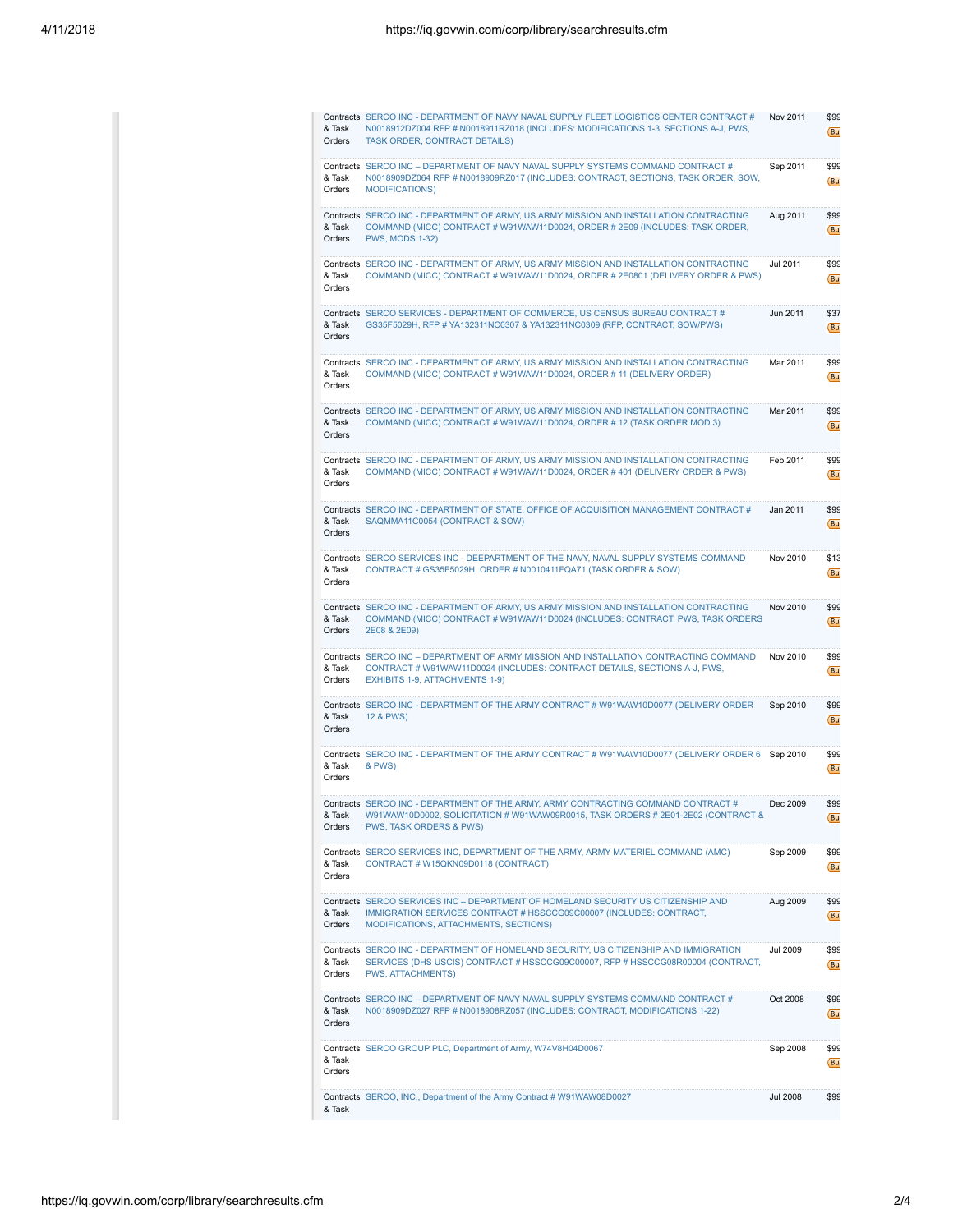| Orders           |                                                                                                                                                                                                                                                                                 |                 |  |
|------------------|---------------------------------------------------------------------------------------------------------------------------------------------------------------------------------------------------------------------------------------------------------------------------------|-----------------|--|
| & Task<br>Orders | Contracts Serco, GSA contract # GS10F0191J                                                                                                                                                                                                                                      | <b>Jul 2008</b> |  |
| & Task<br>Orders | Contracts SERCO SERVICES INC (FORMERLY SI INTERNATIONAL) - DEPARTMENT OF THE NAVY, NAVAL<br>AIR SYSTEMS COMMAND CONTRACT # W91WAW08D0014, SOLICITATION # W91WAW08R0008<br>(TASK ORDERS 1-15, PWS (TO 12 NOT INCLUDED) AND RESPECTIVE TASK ORDER MODS)                           | Mar 2008        |  |
| & Task<br>Orders | <b>Contracts</b> Serco Inc. Department of the Navy Contract # N6523607D8855                                                                                                                                                                                                     | Sep 2007        |  |
| & Task<br>Orders | Contracts Serco Incorporated, Us Army Contracting Agency, Contract# W9137B07P0085                                                                                                                                                                                               | Sep 2007        |  |
| & Task<br>Orders | Contracts SERCO INC - DEPARTMENT OF THE NAVY, SPACE AND NAVAL WARFARE SYSTEMS CENTER<br>Aug 2007<br>PACIFIC (SSC PACIFIC) CONTRACT # N6600107D0018, RFP # N6600107R0018 (INCLUDES:<br>CONTRACT & TASK ORDERS 1-195 ALONG WITH SOW/PWS)                                          |                 |  |
| & Task<br>Orders | <b>Contracts</b> Serco Inc, Air Force Air Education & Training Command, Contract #FA303007P0061                                                                                                                                                                                 | <b>Jul 2007</b> |  |
| & Task<br>Orders | Contracts SERCO GROUP, ARMY CONTRACT # W52P1J07D0010 (CONTRACT)                                                                                                                                                                                                                 | Jun 2007        |  |
| & Task<br>Orders | <b>Contracts</b> SERCO INC – UNITED STATES POSTAL SERVICE CONTRACT # 2APSER07B0027 RFP #<br>2APSER05A3001 (INCLUDES: CONTRACT DETAILS, RFP, SOW, SECTIONS 1 - 3, APPENDICES A -<br>D, ATTACHMENTS)                                                                              | Jun 2007        |  |
| & Task<br>Orders | Contracts SERCO INC - DEPARTMENT OF NAVY SPACE AND NAVAL WARFARE SYSTEMS COMMAND<br>CONTRACT # N0003907C0018 (INCLUDES: CONTRACT DETAILS, SECTIONS B - J, SOW, PWS,<br><b>ATTACHMENTS, APPENDIX A)</b>                                                                          | Apr 2007        |  |
| & Task<br>Orders | Contracts SERCO - OFFICE OF PERSONNEL MANAGEMENT (OPM) CONTRACT # OPM020700038, RFP #<br>OPM04906R0022 (REDACTED SECTION B OF THE CONTRACT)                                                                                                                                     | Mar 2007        |  |
| & Task<br>Orders | <b>Contracts</b> SERCO Department of the Navy Contract #N6600107D0069                                                                                                                                                                                                           | Mar 2007        |  |
| & Task<br>Orders | Contracts SERCO MANAGEMENT SERVICES - PENSION GUARANTY CORPORATION (PBGC) CONTRACT #<br>PBGC01CT070764, RFP # PBGC01RP060007 (CONTRACT & PWS)                                                                                                                                   | Oct 2006        |  |
| & Task<br>Orders | Contracts SERCO INC - DEPARTMENT OF NAVY SPACE AND NAVAL WARFARE SYSTEMS COMMAND RFP # Oct 2006<br>N6600106R5000 (INCLUDES: RFP, TASK ORDER, SECTIONS II-VII)                                                                                                                   |                 |  |
| & Task<br>Orders | <b>Contracts</b> Army RFP # W91CRB06R0005 - Front pages of awarded contracts                                                                                                                                                                                                    | Sep 2006        |  |
| & Task<br>Orders | <b>Contracts</b> Serco, Inc, Department of the Army, Contract #W91QVN06C6021                                                                                                                                                                                                    | Aug 2006        |  |
| & Task<br>Orders | Contracts SERCO GROUP PLC, Department of the Army, Fleet and Industrial Supply, N0014006D0045                                                                                                                                                                                   | Mar 2006        |  |
| & Task<br>Orders | Contracts SERCO Inc, Space & Naval Warfare Systems Command, Contract #N660106D0023                                                                                                                                                                                              | Dec 2005        |  |
| & Task<br>Orders | Contracts SERCO GROUP PLC - DEPARTMENT OF THE AIR FORCE, AIR FORCE MATERIEL COMMAND<br>CONTRACT # FA251705D9000, SOLICITATION # F0560403R0007 TASK ORDERS # 1 THRU 34 (NO #<br>31) (TASK ORDER SOWS AND MODIFICATIONS SUPPLIED BY THE AGENCY AT THE TIME FOIA<br>WAS PROCESSED) | Feb 2005        |  |
| & Task<br>Orders | Contracts SERCO GROUP PLC - DEPARTMENT OF COMMERCE (DOC) CONTRACT # CM130105CT0018,<br>SOLICITATION # CM130103RP0019, TASK ORDERS # T20005, T20007, T20017 (TASK ORDER SOW<br>AND MODIFICATIONS SUPPLIED BY THE AGENCY AT THE TIME FOIA WAS PROCESSED)                          | Jan 2005        |  |
| & Task<br>Orders | Contracts Serco, Department of Transportation- FAA, contract DTFAWA05C00006                                                                                                                                                                                                     | <b>Nov 2004</b> |  |
|                  |                                                                                                                                                                                                                                                                                 |                 |  |